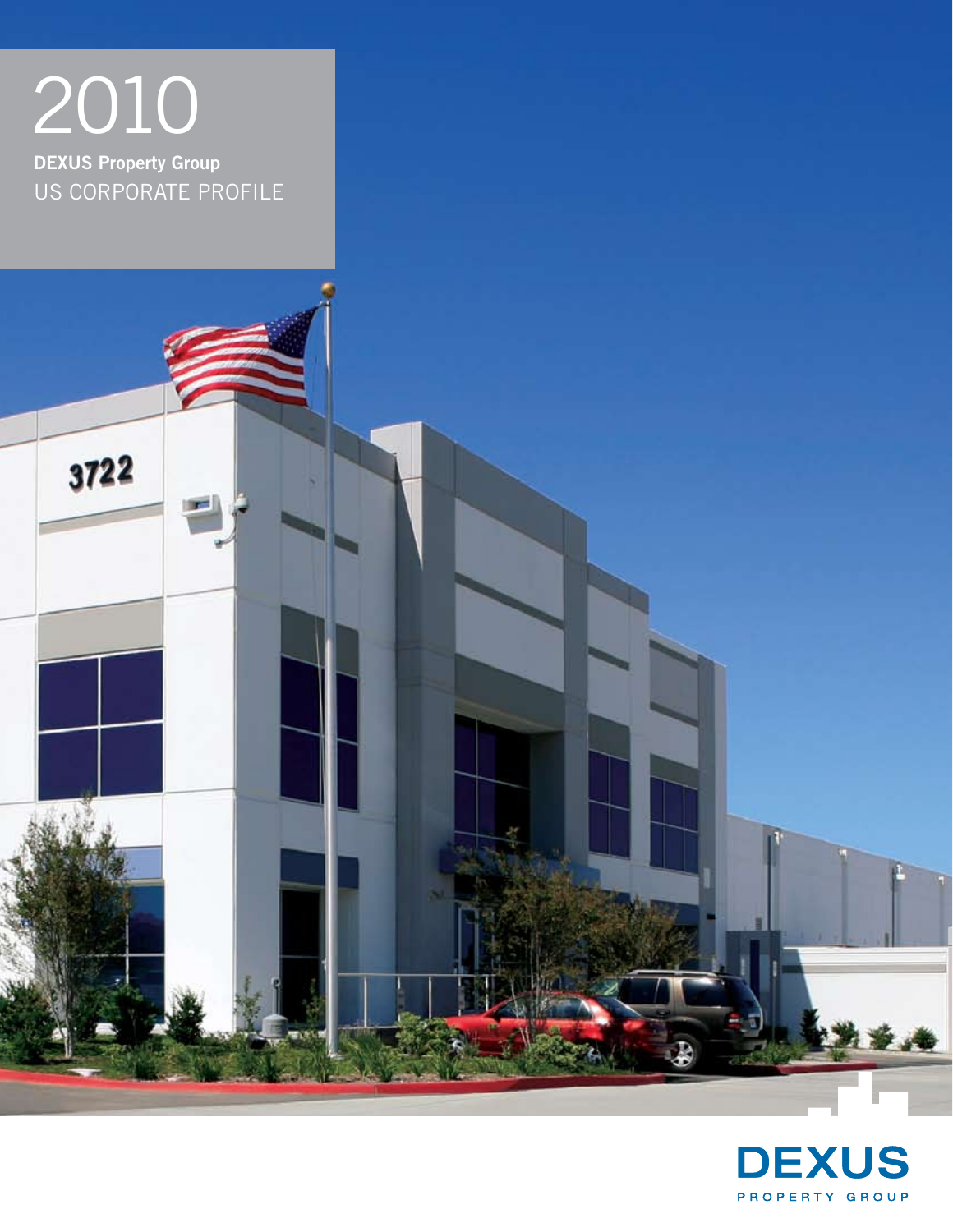### DEXUS is one of the world's leading real estate groups with over \$11 billion of office, industrial and retail assets under management, primarily in the United States and Australia.

We specialize in owning, managing and developing high quality office and industrial real estate in the United States and Australia. We offer investors access to a world-class real estate portfolio managed by our expert team of real estate and funds management professionals.

In the United States and Canada, DEXUS owns 98 industrial properties, totaling more than 25.7 million square feet in 17 industrial and logistics markets.

Operating in the United States since 2004, our long-term objective is to build critical mass to become a market leader in industrial real estate on the west coast.

#### Financial strength

Listed on the Australian Securities Exchange (ASX: DXS), DEXUS has demonstrable financial strength, a track record in prudent capital management and access to a wide range of capital sources.



DEXUS Diversified Trust (DDF) lists on the Australian Stock Exchange (ASX)

DEXUS Industrial Trust (DIT) lists on the ASX

DEXUS Office Trust (DOT) lists on the ASX

The Group acquires DWPF management rights

DB RREEF Trust (DRT) Acquires \$1.0 billion US industrial portfolio

Creates \$1.4 billion retail JV with Westfield

Completes 30 The Bond, Sydney, Australia's first 5 star ABGR office building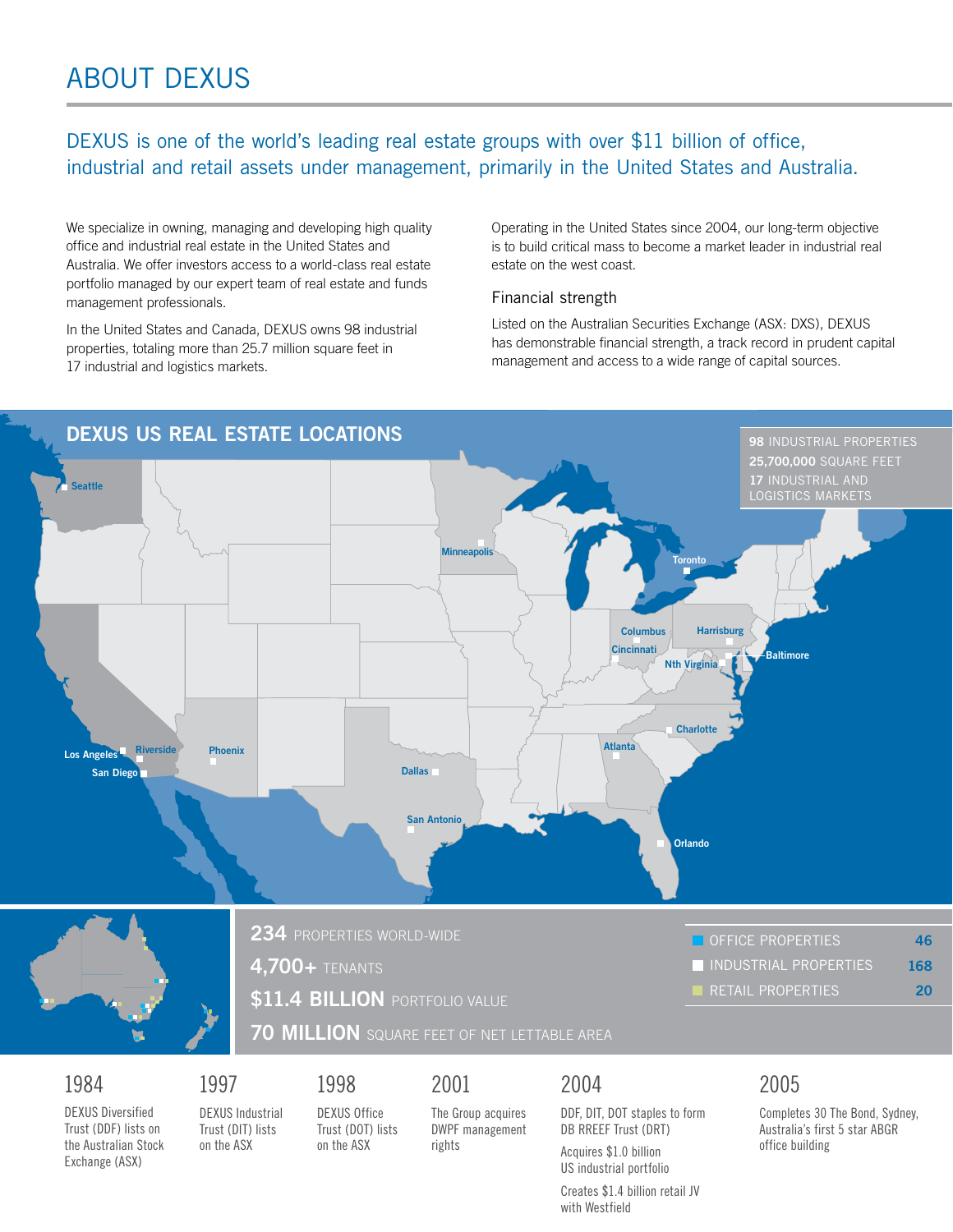### Our team of over 300 real estate professionals has a wealth of experience in asset and real estate management, development, property funds management and operations.

In June 2010 we announced the expansion of our US team including the addition of the Master Development Corporation (MDC) team. The MDC team bring to DEXUS extensive industrial real estate management and development expertise and experience in the Southern Californian market.

### A partnership approach

We have built a strong track record of working in partnership with our tenants to deliver real estate solutions that meet their needs now and into the future such as the \$430 million investment program with Whirlpool. We are solutions driven and committed to delivering service excellence. We have the portfolio scale and expertize to offer the highest quality workspace in the premium locations that our tenants demand.

We are experienced in forming joint ventures, partnerships, build-to-suit and industrial developments. We have well established relationships with capital partners and leading institutional equity providers including major insurance companies and pension fund investors.

In the US, we also have partnerships with RREEF and CBRE. RREEF provide selective asset management services and CBRE provide property management services across the portfolio.

### Owning, managing, developing a world-class real estate portfolio

### **Office**

As the market leader in high quality office space in Australia, we own and/or manage some of the country's most iconic buildings including Governor Phillip Tower, Australia Square and Gateway.

The Group's office portfolio is valued at over \$5.5 billion and includes 42 office towers and four car parks and spans over 10.7 million square feet, 95% of which is premium or A-grade.

### Industrial

Worldwide, the Group has 168 industrial properties, totaling over 45 million square feet. The Group's industrial portfolio is valued at \$3.2 billion and our properties are located in major industrial markets in the United States, Canada, Australia and Europe.

### Retail

Our retail portfolio includes 20 malls valued at \$2.7 billion, of which 14 are managed and developed by our in-house retail team. Six malls are co-owned and managed in joint venture with Westfield.

### Developments

DEXUS leads the way in developing properties to world best practice standards in sustainability and workspace design, as demonstrated in the United States and Canada by our Whirlpool developments, designed to achieve LEED certification, and in Australia by our new 6 star Green Star office development at 1 Bligh Street in Sydney. See www.1bligh.com.au for further information.







### 2006

Secures \$430 million Whirlpool investment program

### 2007

DRT acquires Calwest interest in US industrial JV

### 2008

DB RREEF acquires Deutsche Bank's 50% management interest and rebrands to DEXUS Property Group

Commences development of two 6 star Green Star buildings: 123 Albert Street, Brisbane and 1 Bligh Street, Sydney

### 2009

Named one of the "Global 100 Most Sustainable Corporations" Achieves listing on DJSI World and DJSI Asia Pacific Two equity raisings of \$1.0 billion Accesses US public bond market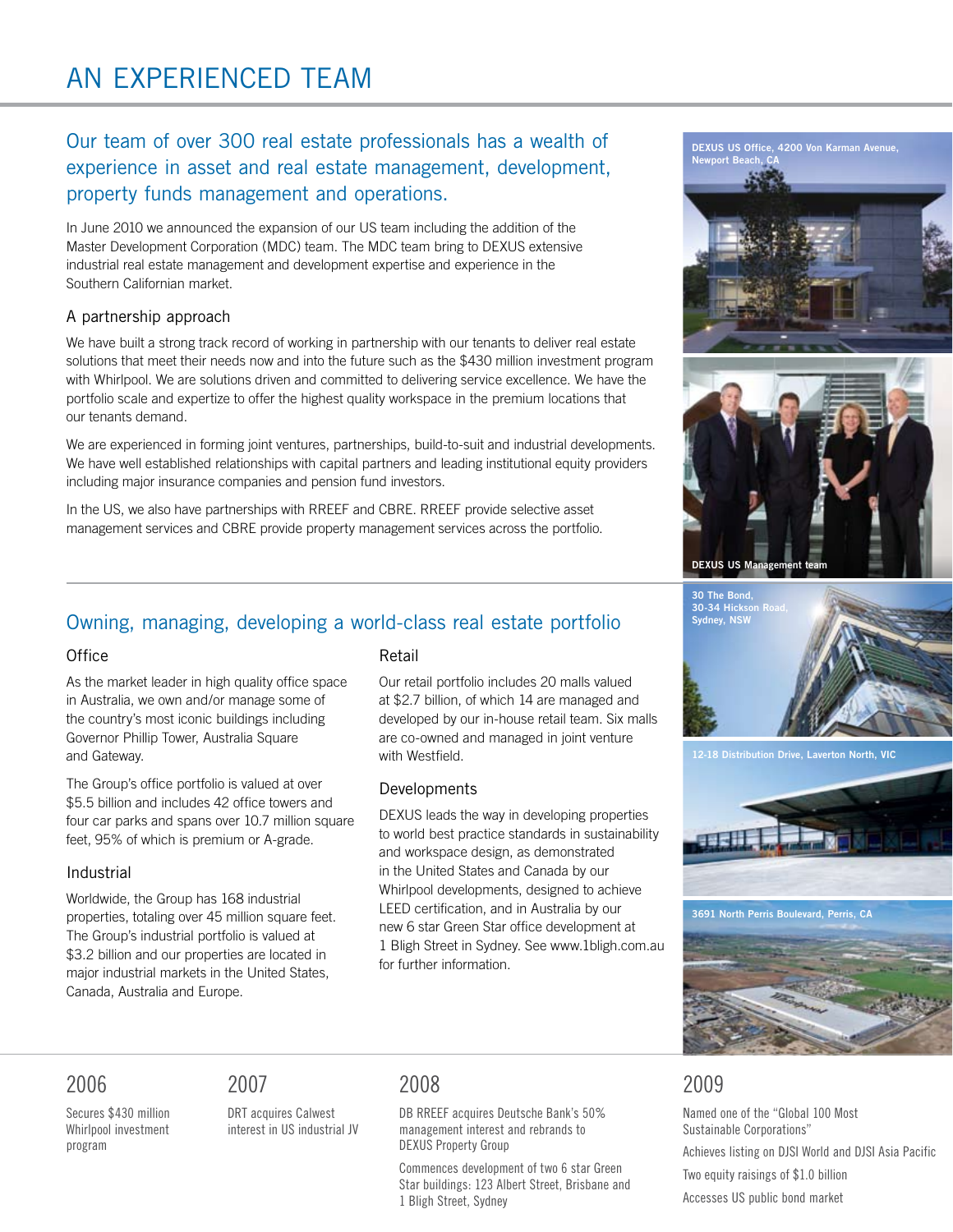## Corporate Responsibility & Sustainability

### We are committed to the long-term integration of Corporate Responsibility and Sustainability (CR&S) practices throughout our business and strive to be a market leader in this important area.

We understand the responsibility that comes with being a major real estate owner and we aim to minimize the overall environmental impact of our operations.

In 2010, DEXUS was recognized, for the second year running, as one of the world's most sustainable corporations in the sixth annual "Global 100" list, announced at the Davos World Economic Forum in Switzerland.

In Australia, for over a decade we have been implementing programs which promote environmental sustainability, from the purchase of Green Power for our office portfolio to rainwater harvesting initiatives in our industrial properties.

In the United States, we have actively designed and developed sustainable buildings in conjunction with the Leadership in Energy and Environmental Design (LEED) Green Building Rating System, such as Whirlpool Atlanta and Seattle (Gold), Summit Oaks (Silver) and Whirlpool Columbus (Certified), and have implemented other sustainable initiatives across the portfolio.

### Connecting with our stakeholders

At DEXUS we are committed to continuously improving our CR&S performance while continuing to deliver world-class workspaces and services to our tenants, driving value for our investors, improving the wellbeing of our employees and actively engaging with the communities in which we operate.

Our CR&S strategy is integrated into our business and operations aligned with our key stakeholders who we define as tenants, investors, employees and the wider community as shown below:



To find out more visit www.dexus.com/sustainability All numbers in US dollars and as at March 31, 2010.

### 2010

Named, for the second year running, one of the "Global 100 Most Sustainable Corporations"

Opens new US office in Newport Beach, California. Master Development Corporation team joins DEXUS Property Group.







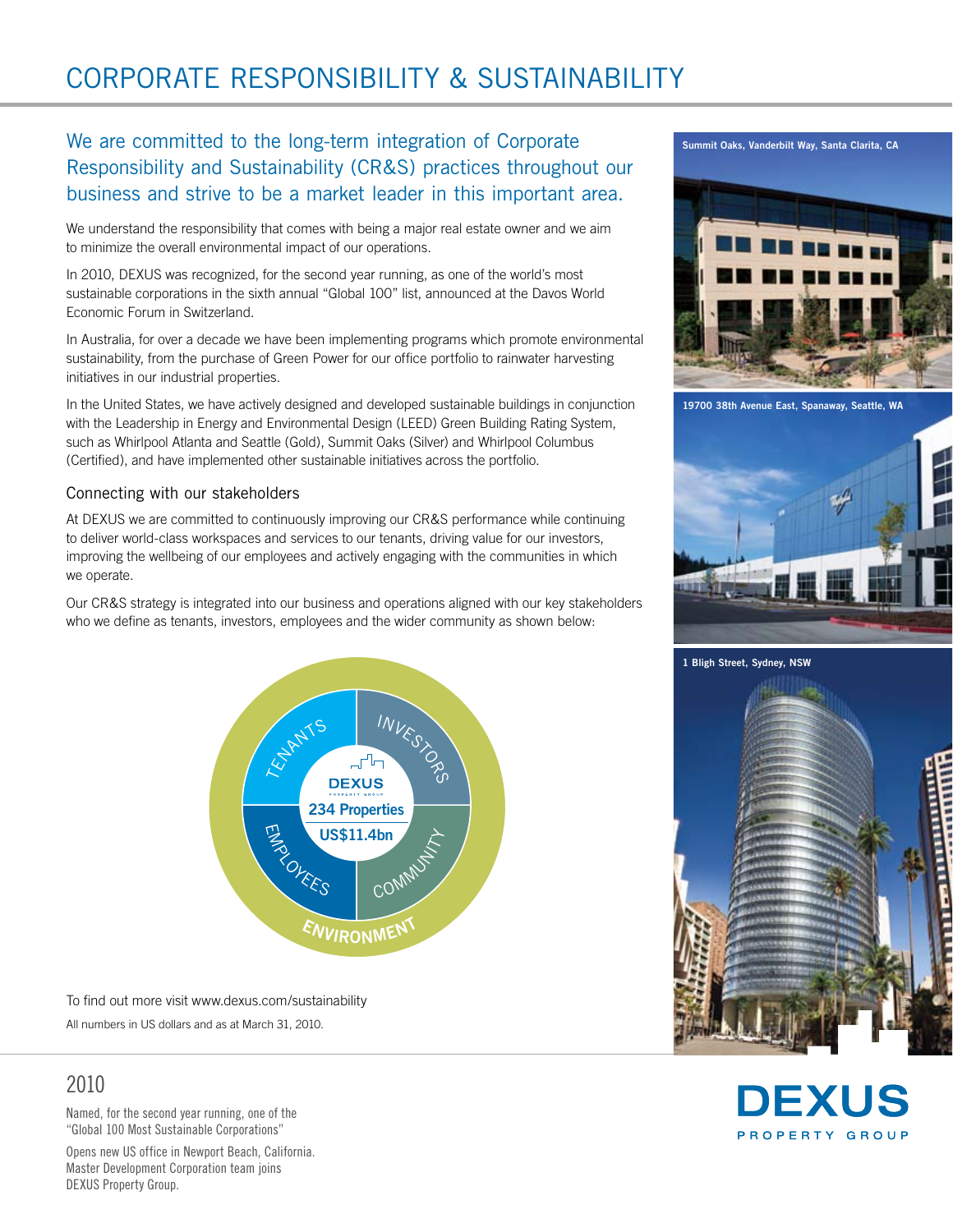Our corporate history dates back over 25 years, during which time we have established leadership positions in the office and industrial real estate sectors.

The Group has two areas of operation:

- Our \$6.5 billion direct property portfolio one of the largest listed Australian real estate investment trusts – which owns, manages and develops high quality office and industrial assets primarily in the United States and Australia
- Our property funds management business which manages and develops office, industrial and retail properties on behalf of third party investors. At \$4.9 billion, this is one of the largest third party property funds management platforms in Australia, and includes DEXUS Wholesale Property Fund, two blue-chip private client mandates and a property syndicate

### our strategy is to:

# **OWN**

WORLD-CLASS QUALITY PORTFOLIO STRATEGIC LOCATIONS IN THE UNITED STATES AND AUSTRALIA MARKET LEADER IN OFFICE AND INDUSTRIAL FINANCIAL STRENGTH ACTIVE CAPITAL MANAGEMENT

# **MANAGE**

FULLY INTEGRATED Real estate MANAGEMENT MODEL DELIVERING SERVICE EXCELLENCE TO OUR TENANTS AND INVESTORS MAXIMIZING RETURNS

# **DEVELOP**

SELECTIVE DEVELOPMENTS CREATING VALUE SUSTAINABLE DESIGN HIGH QUALITY WORKSPACES